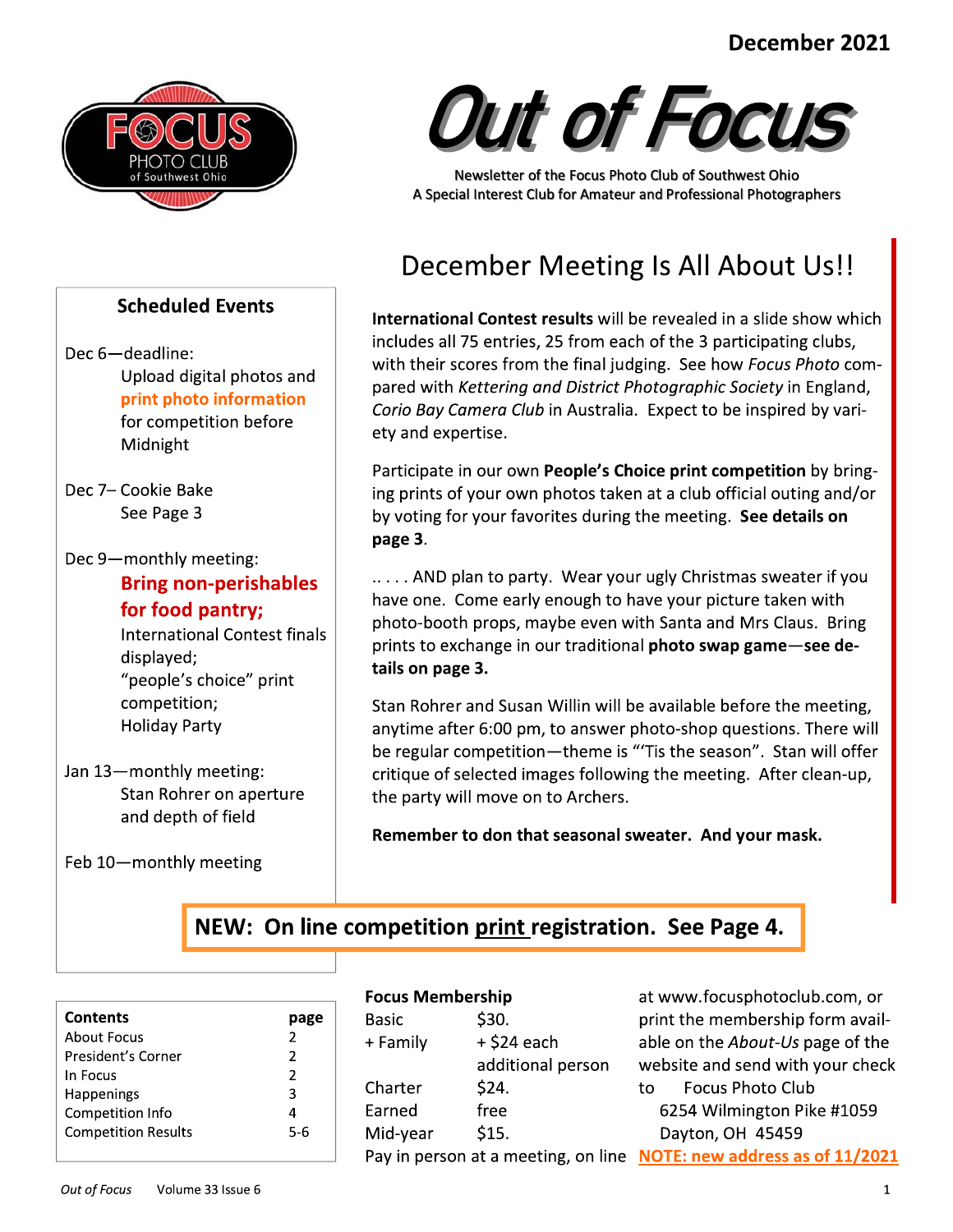Focus Photo Club meets on the 2nd Thursday of the month, July-May, from 6:45-9:00 pm at Central Christian Church, 1200 Forrer Blvd, Kettering, OH. Guests are welcome.

Find Focus Photo Club on the web at https://www.focusphotoclub.com, for rules and regulations, history of competition results, images from the most recent competition and links to some members' personal web pages.

**Check Focus Photo Club on Facebook** for conversations between members, timely reminders, and the latest on group outings.

#### NOTE: new address as of 11/2021

Send mail to Focus Photo Club 6254 Wilmington Pike #1059 Dayton, OH 45459

The newsletter, Out of Focus, is published monthly to inform members and friends of Focus Photo Club about club events, club competition, and other photography/photographer items of interest. Distribution is via email. A copy is also posted on www.focusphotoclub.com.

Do you have corrections to or suggestions for the newsletter content? Contact pelliott1@woh.rr.com.

| <b>Executive Board 2021-2022</b> |                      |  |  |  |
|----------------------------------|----------------------|--|--|--|
| Interim President                | Susan Willin         |  |  |  |
| Vice President                   | Stephen Goldberg     |  |  |  |
| Secretary                        | Kathy Moore          |  |  |  |
| Treasurer                        | Joyce Willis         |  |  |  |
| <b>Competition Chair</b>         | Louise Haws          |  |  |  |
| Digital Comp Chair               | Janet Bollinger      |  |  |  |
| Historian                        | Julie Lucht          |  |  |  |
| <b>Hospitality Chair</b>         | Pat McCarthy         |  |  |  |
| Membership/ PR                   | Pat Elliott          |  |  |  |
| Program Chair                    | <b>Tom Entingh</b>   |  |  |  |
| Site Liaison                     | John Murphy          |  |  |  |
| Webmaster                        | Susan Willin         |  |  |  |
| Co-founder                       | Nancy Roach (d.)     |  |  |  |
| Co-founder                       | Brook Brandewie (d.) |  |  |  |

### **President's Corner**

I have no words for the loss of Richard Fox. He was more than an important and longtime member of the club, he was also a great friend and mentor. He was among the first friends I made in the club and I learned A LOT from him. Being a new member of the club, I quickly learned of his quick and wicked sense of humor. Picture this...the competition theme was 'Wicked' and I saw the image come up on the screen... it was Tim Highley in a wedding dress! I nearly fell off of my chair. I was so new to the club, but I learned right then and there that Richard was a force to be reckoned with. His knowledge and photography expertise earned him recognition not only in the club but in the community as well. It goes beyond saying but I will miss my friend very much. We hope to hold a memorial for Richard in the near future and we will keep everyone informed.

I hope everyone had a wonderful Thanksgiving and I can't believe 2022 is rapidly approaching. Remember this month will be a busy and actionpacked meeting. We have the Food Drive, the results of the International Competition, our Christmas Photo Exchange, and our People's Choice' voting!

See you all at our next meeting on December 9th!

Susan

### In Focus: "Say Cheese"

Julie Lucht

Say Cheese!!! How many times have you heard or said that? An infinitesimal amount, to be sure. Hi, I'm Julie Lucht, member of Focus Photo Club since 2010. I joined the club to meet people who shared my passion for photography, learn new skills, travel and explore, hopefully make new friends and to have fun. And that is exactly what I got, in spades!!!

I think my interest in photography was sparked when I was about 7-8 years old. My Dad received a Polaroid camera from a work promotion. It sat on a shelf for months, unopened and unused. I got curious, opened it up and figured out how to use it all by myself. My parents were so impressed. From then on, the camera was mine and I was hooked. I still have some of the pictures from that first camera!!

I recently read a quote that really spoke to me, "The camera is an instrument that teaches people to see without a camera." For me, photography opened a whole new world to me. It has helped me truly appreciate the wonder and intrinsic beauty in so many things that I may have overlooked in the past.

Anyway, Cheers Focus Photo Club members!! I am so glad to be a part of this wonderful group!! Happy Holidays and may you keep striving to get that next perfect shot!!

In Focus features the thoughts of Focus Photo members on topics related to photography.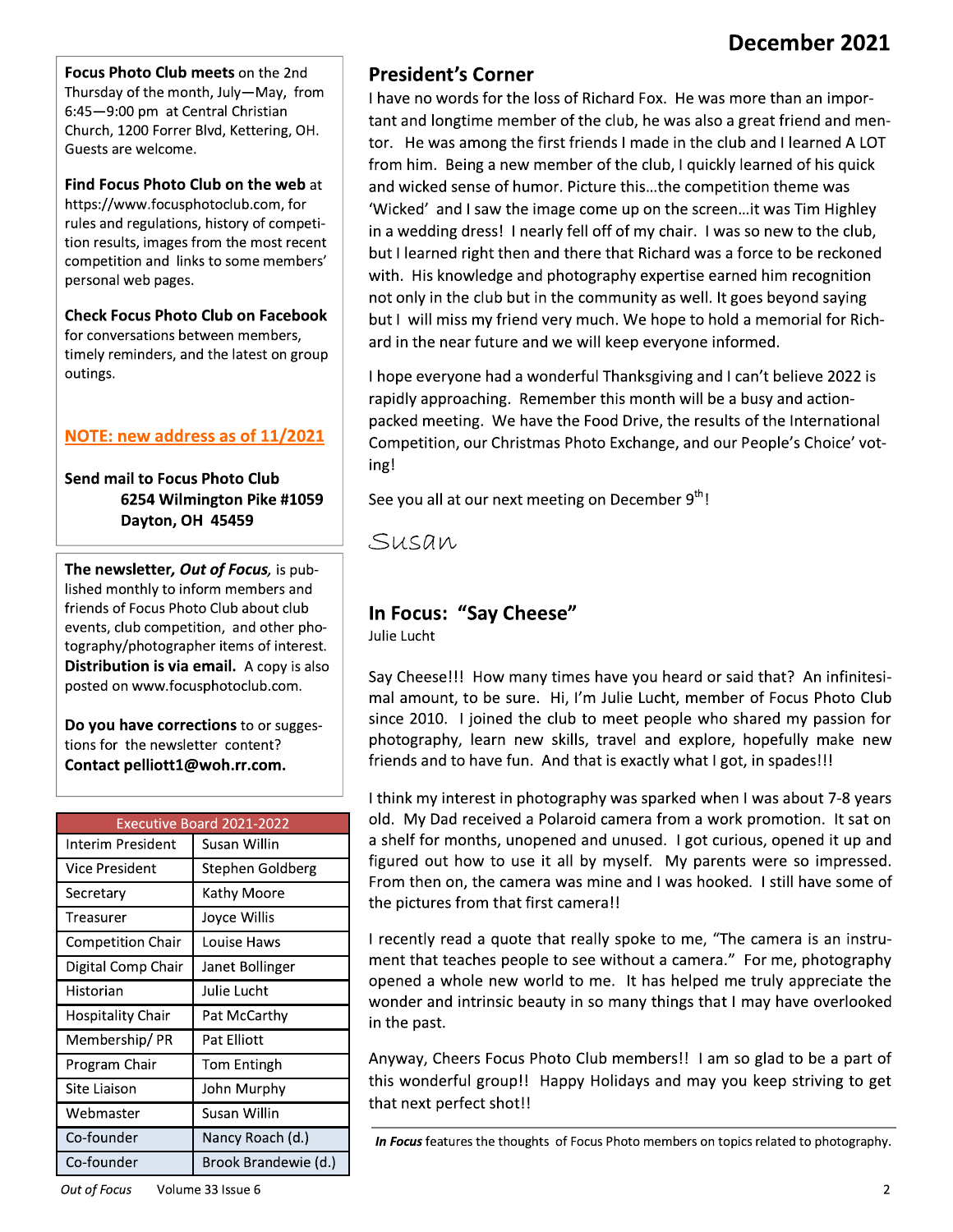about us and bout prints  $\overline{\sigma}$  $\boldsymbol{\sigma}$ 

People's Choice Competition Plan on bringing prints of two of your best images from official 2021 club outings\* to the December meeting. Focus members who are present will vote for their favorites! Results do not contribute to end-of-year standings but they do count towards affirmation of your skills and talents. Most important-we get to see more of each other's good work.

\*These outings qualify:

| 4/23/2021 Friday at Sweet Arrow Reserve for wild flower walk       |  |
|--------------------------------------------------------------------|--|
| 5/21/2021 Friday evening at Deeds Point, DAI                       |  |
| and other downtown exteriors.                                      |  |
| 6/13/2021 Sunday afternoon at Sunset Ridge Lavender Farm           |  |
| and Speedway poppy field.                                          |  |
| 7/23/2021 Friday night at Cincinnati Reds post game fireworks.     |  |
| 9/19/2021 Sunday at the Columbus Zoo.                              |  |
| 11/23/2021 Tuesday evening at Carillon Park for the tree lighting. |  |
|                                                                    |  |

**The Photo Swap** is one of the highlights of the holiday party. To participate, bring an 8x10 print of one or two of your photos. Make sure that you cannot be identified as the photographer-no water marks, no signature—not even on the back. When you arrive, someone will assist you in putting your prints into plain white envelopes. At the conclusion of the game, you will have one or two of someone else's photos to take home. In between . . . . . we'll make no attempt here to describe how the swap proceeds. Be assured there will be laughter. And surprise. And friendly rivalry. And actual theft. Followed by cookies.

# It's NOT all about us. Remember to bring non-perishables for the food pantry.

#### **Proud Moments**

Ned Pennock reports "I have been selected by the City of Centerville and Centerville Arts Commission as the Artist of the Month for January 2022. Some of my work will be on display at the Centerville Police Station gallery (155 W Spring Valley Pike, Centerville, OH 45458) from January 2-31. I will hold a reception on Saturday January 8th. All are welcome to stop by the reception, or any other time, to view the work I have on display."

**Richard Waters** had a full page published, with photo credits, in the Nov-Dec issue of RideOn Motorcycle Magazine. Images were from a photo shoot he did with models at a VFW.

**Cookies for the December meeting will be** baked at Louise Haws' house on Tuesday 12/7 from 1:00 until ?? If you'd like to bake, bring your recipe and the necessary ingredients, or come ready to help, or just show up and visit. 670 Hathaway Trail, Tipp City.

Take Away from Laura James' November meeting presentation, 'Lightroom: Start to Finish': You, too, can have organized catalogues of your images, categorized and flagged in ways that make sense to you. Taking advantage of Lightroom's capabilities may be among our New Year's resolutions!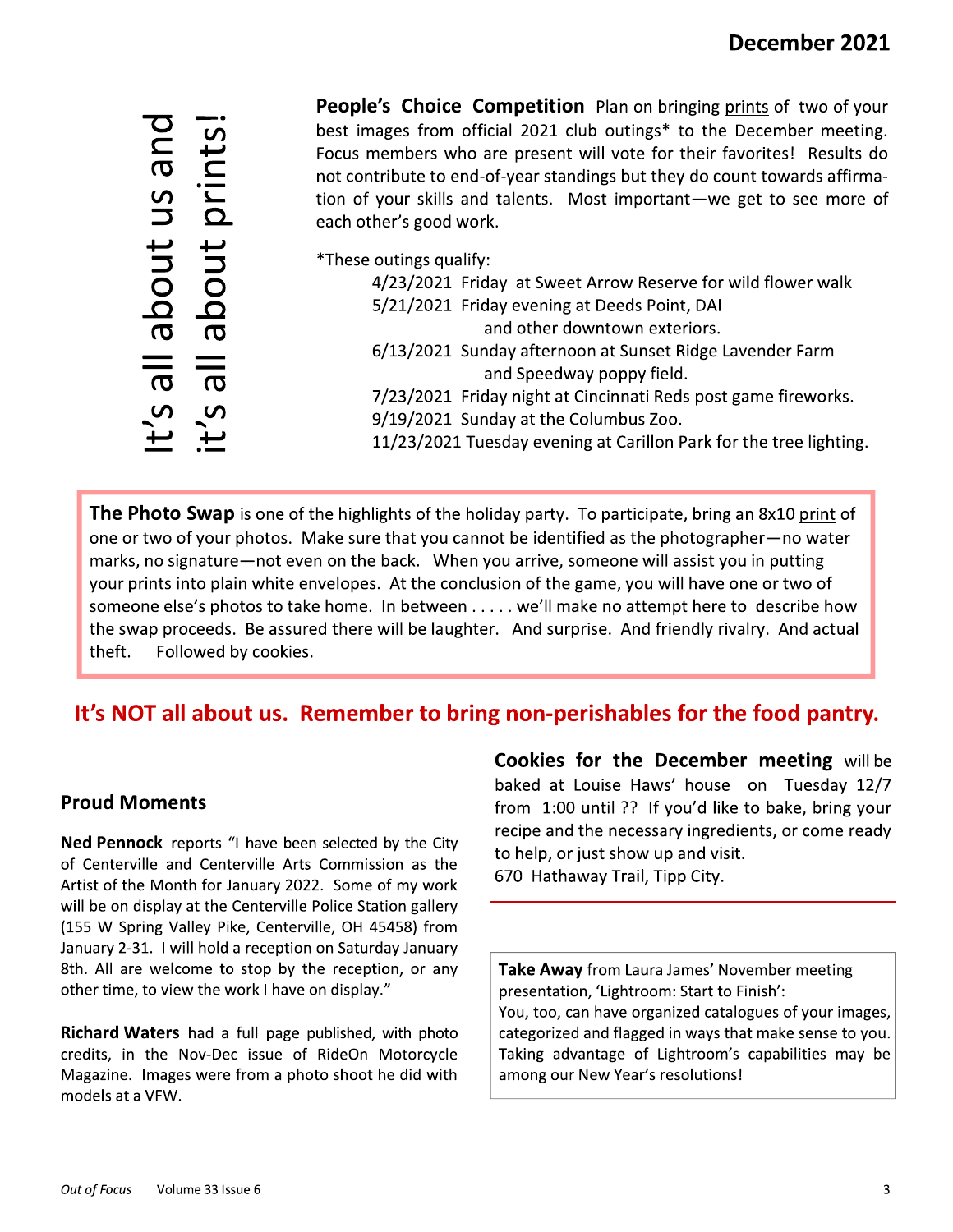#### **Competition Themes**

#### 2021

May

| Jul  | In Camera Abstract         |
|------|----------------------------|
| Aug  | Liquid                     |
| Sep  | Reflection                 |
| Oct  | Dark and Moody             |
| Nov  | Thankful for               |
| Dec  | Tis the Season             |
| 2022 |                            |
| Jan  | <b>Shapes and Patterns</b> |
| Feb  | Backlighting               |
| Mar  | Green                      |
| Apr  | Color Explosion            |

In Bloom

Focus Photo holds a monthly photo competition for printed images and projected digital images. The optional competition theme for the month adds a challenge, or maybe an incentive, for the photographers. 1st, 2nd, 3rd, and Honorable Mention places are recognized in each category. Points based on placement level are accumulated towards End-of-Year awards.

"Winning" aside, we all benefit from seeing each others' work. Participation is a great opportunity for honing technique, stepping outside of usual subject arena, building a critical eye.

A qualified member (dues must have been paid in advance, the member must be present at the meeting\*) may enter up to 4 photos per month but no more than 2 per category.

|                                   |         | <b>Competition Categories</b> |           |       |
|-----------------------------------|---------|-------------------------------|-----------|-------|
|                                   | Printed |                               | Projected |       |
|                                   | Open    | Theme                         | Open      | Theme |
| <b>Color Standard</b>             | X       | X                             | X         | x     |
| Color<br><b>Unlimited Editing</b> | X       | X                             | X         | x     |
| Monochrome<br>Unlimited Editing   | x       |                               | x         |       |

All entries must be uploaded/registered by 11:59 pm on the Monday prior to the monthly meeting. Print entries must arrive at the meeting no later than 7:15.

\* A member may compete one time per year without being present. See complete rules on the Competition page of the website, www.focusphotoclub.com.

### **New Print Registration Process**

In order to standardize and simplify the management of competition entries, beginning in December 2021, all entries will be pre-registered through PhotoContest Pro (PCP), the app that's currently used for digital entries. Nothing will change for digital entries. Print entries will still be judged from the actual prints.

#### Here's what's new:

- A digital copy\* of the print image must be uploaded to PCP\*\* before midnight of the Monday before the meeting. The uploaded copy must be given the same title that will be used to refer to the actual printed image.

- PCP will use the resulting information - photographer, title, contest category - to produce a list with entry numbers for each category.

- Upon arrival at the meeting, the photographer will check off their entry on the list and record

the entry number on the back of their print.

- Following judging, when winners are announced, the uploaded copy of the print image will be displayed on the screen instead of the print being held up at the front of the room. (Prints will still be available for viewing at the back of the room until they are picked up by the photographer.)

\* The digital copy can be any .jpg image as long as its title is the same as your print, but it is recommended that it resemble the printed copy. It might be the photograph at any point from out of camera to final edit. It might be a snapshot or scan of the print you're bringing to the meeting.

\*\* links to PCP, and to detailed instructions for using PCP, may be found on the competition page of the website, www.focusphotoclub.com/ competition.

Avoid disqualification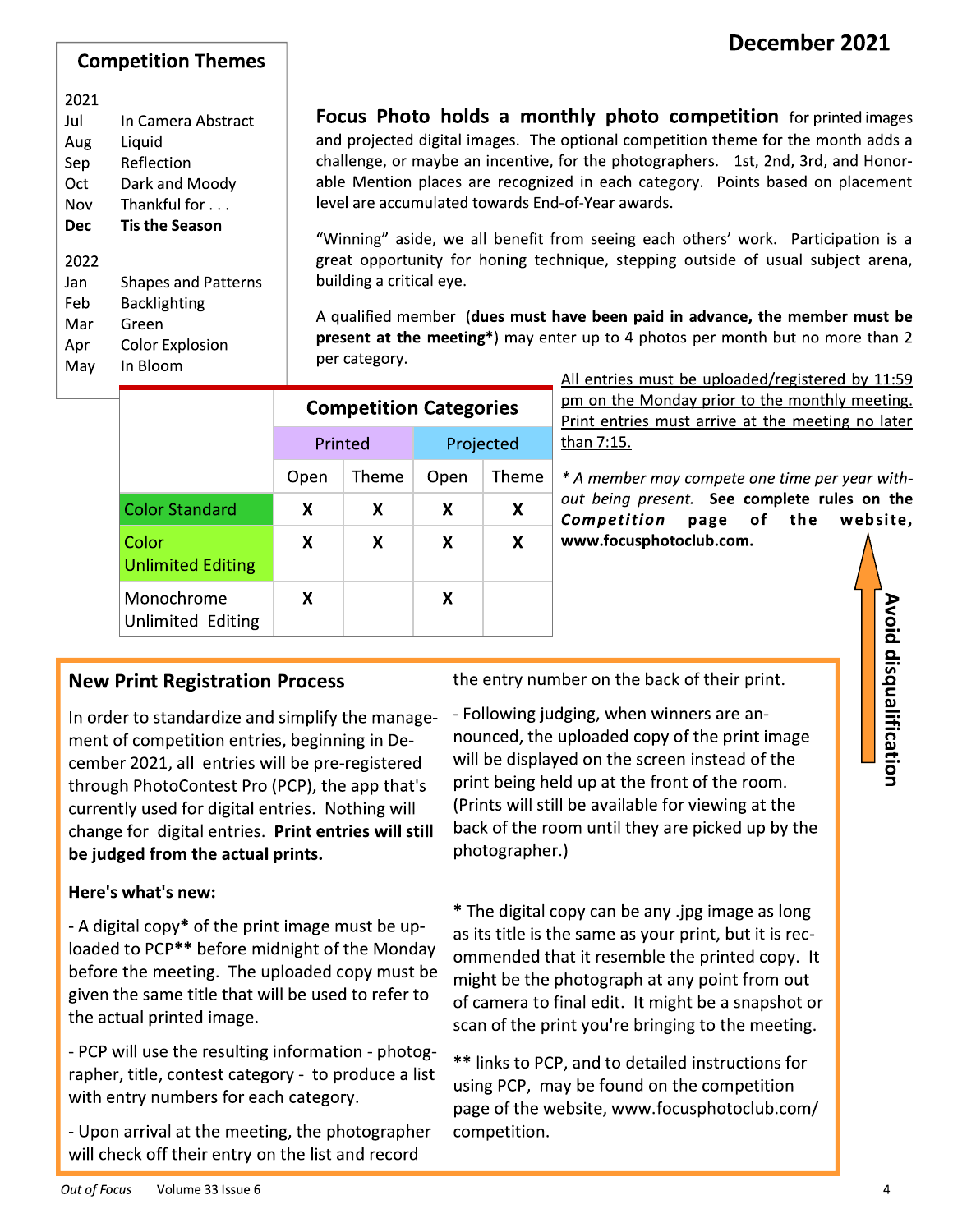#### <u>- 1988 - 1988 - 1988 - 1988 - 1988 - 1988 - 1988 - 1988 - 1988 - 1988 - 1988 - 1988 - 1988 - 1988 - 1988 - 19</u> <u>ecember 2021 |</u>

### November Printed Image Competition Results

|                                    |                                                                                                                     |                                                                                                                                                                                                                                                                                      |                             |                                                     | December 2021                                                                                                           |
|------------------------------------|---------------------------------------------------------------------------------------------------------------------|--------------------------------------------------------------------------------------------------------------------------------------------------------------------------------------------------------------------------------------------------------------------------------------|-----------------------------|-----------------------------------------------------|-------------------------------------------------------------------------------------------------------------------------|
|                                    |                                                                                                                     | <b>November Printed Image Competition Results</b>                                                                                                                                                                                                                                    |                             |                                                     |                                                                                                                         |
|                                    |                                                                                                                     | <b>OPEN</b>                                                                                                                                                                                                                                                                          |                             |                                                     | <b>THEME, Tis the Season</b>                                                                                            |
| $1st -$<br>$2nd-$<br>$3rd-$<br>HM. | Ned Pennock<br>Ted R. Allison<br>Stan Rohrer<br>Tom Temple<br>Tom Temple<br>Al Ritchie<br>Al Ritchie<br>Stan Rohrer | <b>Printed Color Standard Open</b><br>Stephen Goldberg/ Rock House Long Exposure<br>Portrait of Bambi<br>Maid of the Mist<br>Stephen Goldberg/ Cedar Falls<br>Autumn Waterfall<br><b>Grass Hoppers</b><br>Monarch Butterfly<br><b>Big Red</b><br><b>Smith Gardens</b><br>Autumn Path | $1st -$<br>$2nd-$           | Ned Pennock<br>Ed Webb<br>Ed Webb                   | <b>Printed Color Standard Theme</b><br><b>Thankful for Corn</b><br><b>Blissful Blessing</b><br><b>Thankful Squirrel</b> |
| $1st -$                            | <b>Richard Fox</b>                                                                                                  | <b>Printed Color Unlimited Editing Open</b><br>Dream On                                                                                                                                                                                                                              | $1st -$                     | Ned Pennock                                         | <b>Printed Color Unlimited Editing Theme</b><br>Thankful for Family                                                     |
| $2nd -$                            | <b>Richard Fox</b><br><b>Stan Rohrer</b><br>Tom Temple                                                              | Stephen Goldberg/ Upper Falls<br>Stephen Goldberg/ Fireworks Over Dayton<br>Blowing in the Wind<br>Autumn Bridge<br>Crane                                                                                                                                                            | $2nd -$<br>$3rd-$<br>$HM -$ | Ed Webb<br><b>Richard Fox</b><br><b>Richard Fox</b> | Peaceful Living<br>Thankful for Beauty<br><b>Thankful for Dinner</b>                                                    |
| $1st -$<br>$2nd-$<br>3rd           | Louise Haws<br><b>Stan Rohrer</b><br>Ray Titcombe<br>Ray Titcombe                                                   | <b>Printed Monochrome Unlimited Editing Open</b><br>Waiting on Mom<br><b>Stairs Shadow</b><br>Old Glory<br>Sunset                                                                                                                                                                    |                             |                                                     |                                                                                                                         |

| November Projected Image Competition Results |
|----------------------------------------------|
|                                              |

|                                      |                             | November Projected Image Competition Results |         |                                       |                                             |
|--------------------------------------|-----------------------------|----------------------------------------------|---------|---------------------------------------|---------------------------------------------|
|                                      |                             | <b>OPEN</b>                                  |         |                                       | <b>THEME, Tis the Season</b>                |
| <b>Projected Color Standard Open</b> |                             |                                              |         | <b>Projected Color Standard Theme</b> |                                             |
| $1st -$                              | Alison Bour                 | Pensive Primate                              | $1st -$ | Joann Jozwiak                         | Grateful to Be Adopted                      |
| $2nd-$                               | Lynn Milenkevich/ For Brook |                                              | $2nd-$  | Holly Smith                           | Thankful for Our Military                   |
|                                      | Kathy Moore                 | Singing in the Rain                          |         | Scott Young                           | American Freedom                            |
| $3rd-$                               | Alison Bour                 | Cold Shoulder                                | $3rd-$  |                                       | Linda Daegele Thankful for Bees             |
|                                      | Dean Brown                  | Soccer                                       | $HM-$   |                                       | Lynn Milenkevich/ My Sunglasses, It's Sunny |
|                                      | Joann Jozwiak               | Mallards Out for a Stroll                    |         |                                       | Out Here                                    |
|                                      | Kathy Moore                 | <b>Fall Mountain Stream</b>                  |         | Holly Smith                           | God Bless the USA                           |
| HM                                   | Crystal Allen               | Florida Bird                                 |         |                                       |                                             |
|                                      | Scott Young                 | Autumn Sunrise                               |         |                                       |                                             |
|                                      | Scott Young                 | <b>Rolling Boxcars</b>                       |         |                                       |                                             |

November's Projected Image Results continued on page 6